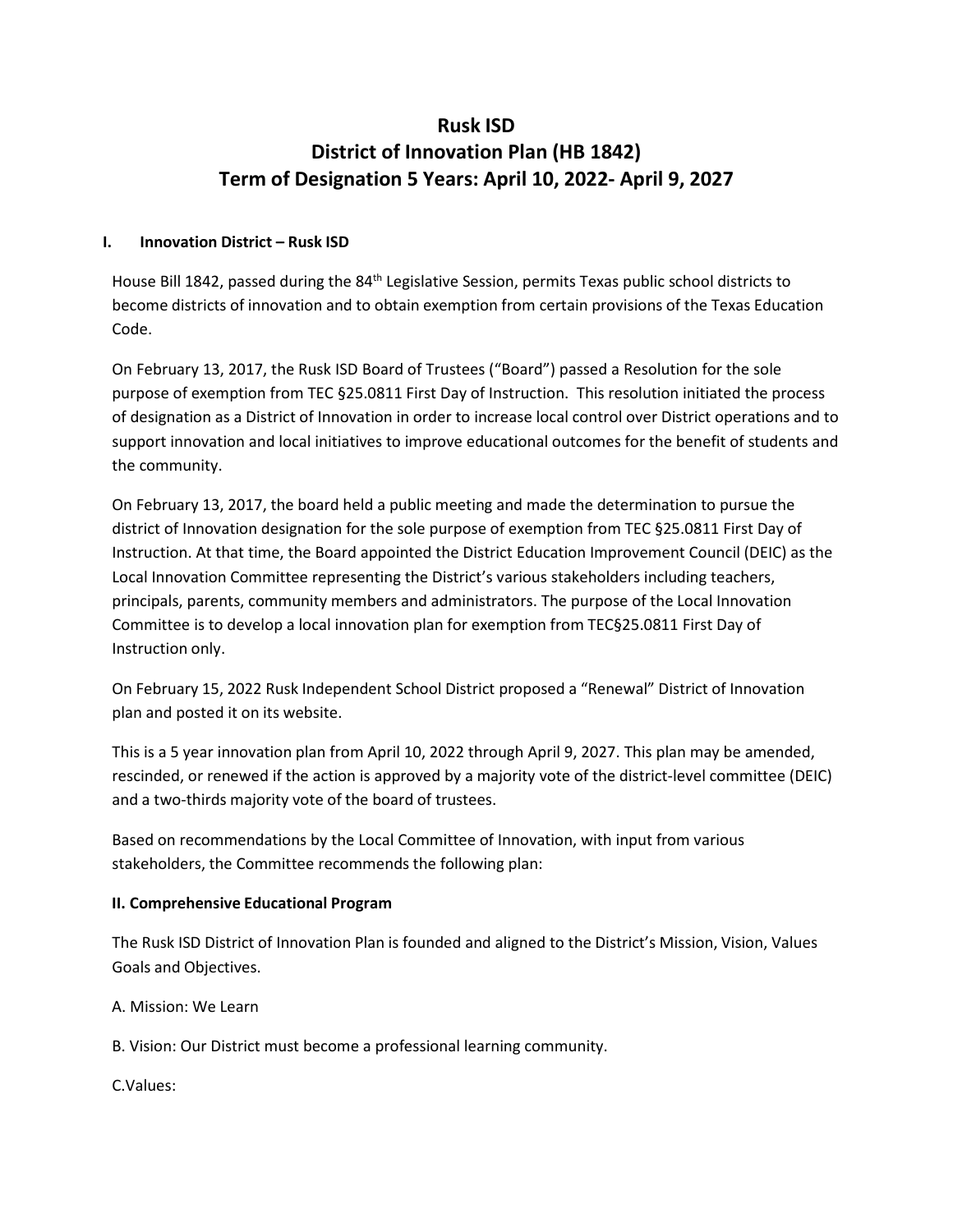- A. Working in collaborative teams that takes collective responsibility for student learning
- B. Implementing a guaranteed and viable curriculum
- C. Monitoring student learning through quick checks
- D. Using results of quick checks to improve practice, achieve goals and intervene and enrich on behalf of students
- E. Providing systematic process for intervention and enrichment
- F. Communicating

#### D.Goals:

- A. Increase student achievement,
- B. Promote student growth,
- C. Close the achievement gap,
- D. Develop college and career readiness.

## E. Objectives:

- A. District will work toward meeting all accountability index targets for all campuses.
- B. District will work toward implementing a guaranteed and viable innovative curriculum to meet the needs of all learners by appropriately pacing curriculum throughout the year before state required testing.
- C. District will implement instructional methods to increase performance.
- D. Assist teachers in implementing best practices learned at high-quality professional development throughout the school year.
- E. District will develop and utilize strategies to ensure parent involvement and community participation for 100% of identified targeted student group
- F. District will work toward putting processes and structures in place to support intervention of targeted students.

**§ 25.0811. FIRST DAY OF INSTRUCTION** - (a) Except as provided by this section, a school district may not begin instruction for students for a school year before the fourth Monday in August. (Policy EB Legal, EB (Local))

**Innovation Strategy** – Calendar flexibility for instruction to begin at a date that allows the District to balance the amount of instruction between semesters. This flexibility will also allow teachers the opportunity to better pace their innovative curriculum and delivery of instruction. By having the flexibility to start and end the school year earlier, students will have the advantage of additional instructional days before the state testing. Students will also be available to enroll in college courses or college camps that start early in June.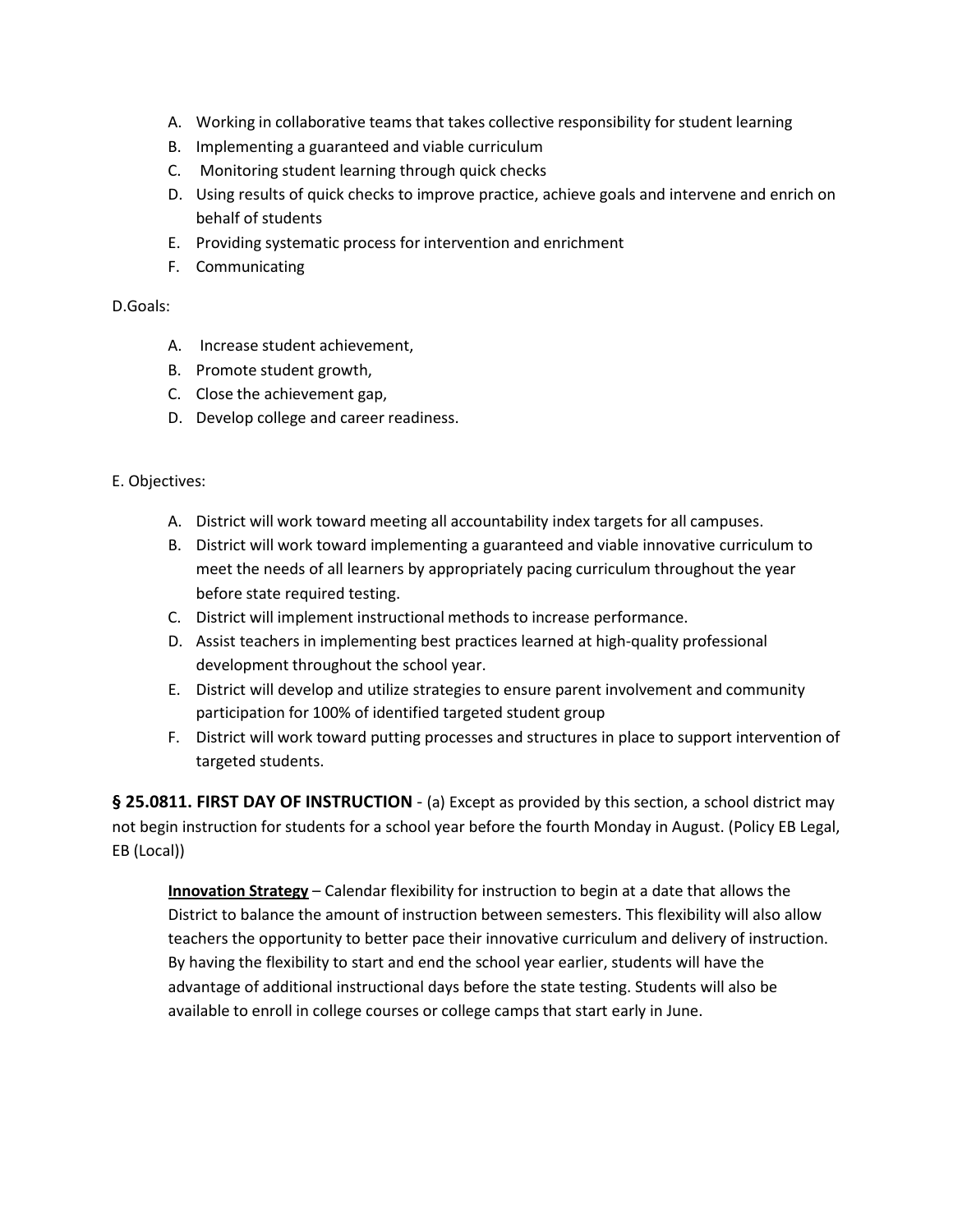**§ 21.102 (DCA LEGAL) Chapter 21 Employment Contracts (Probationary Contracts)** - Currently, experienced teachers and other certified personnel new to the District have a probationary period that may not exceed one year if the person has been employed as a teacher in public education for at least five of the previous eight years.

#### **Innovation Strategy**

1. Probationary Contracts – For experienced teachers and other certified personnel new to Rusk ISD who have been employed in public education for at least five of the eight previous years, a probationary contract may be issued for up to two years from the date of hire. Partial years would not count toward the full year requirement. This will allow the District more time to evaluate a staff member's effectiveness.

#### **Local Guidelines**

1. Campus Principals will inform the individual certified personnel of performance standards that warrant improvement as determined by the evaluation tool and other performance-based documents.

2. During the first year of employment, Campus Principals will make a recommendation to the Superintendent to non-renew, continue employment on a probationary contract for a second year, or offer a term contract.

3. The Superintendent will determine if the decision is in the best interest of the District and make a recommendation to the Board.

4. The Board may terminate a probationary contract or extend the probationary contract to a second year and shall give notice to the employee no later than the tenth day before the last day of instruction required in the contract.

**§ 21.003 (DBA LEGAL/DBA LOCAL) Teacher Certification / Local Teaching Permit**- Currently, a person may not be employed as a teacher by a school district unless the person holds an appropriate certificate or permit issued by the appropriate state agency. In the event a district cannot locate a certified teacher for a position, the district must request emergency certification from the Texas Education Agency and/or State Board of Educator Certification. This system is burdensome and does not take into account the unique financial and/or instructional needs of the district.

**§ 21.053 (DBA LEGAL/DBA LOCAL) Presentation and Recording of Certificates-** requires a teacher to present his or her certificate to the District before their employment contract will be binding, and prohibits the District from paying an educator or teacher if the educator does not hold a valid certificate at the time.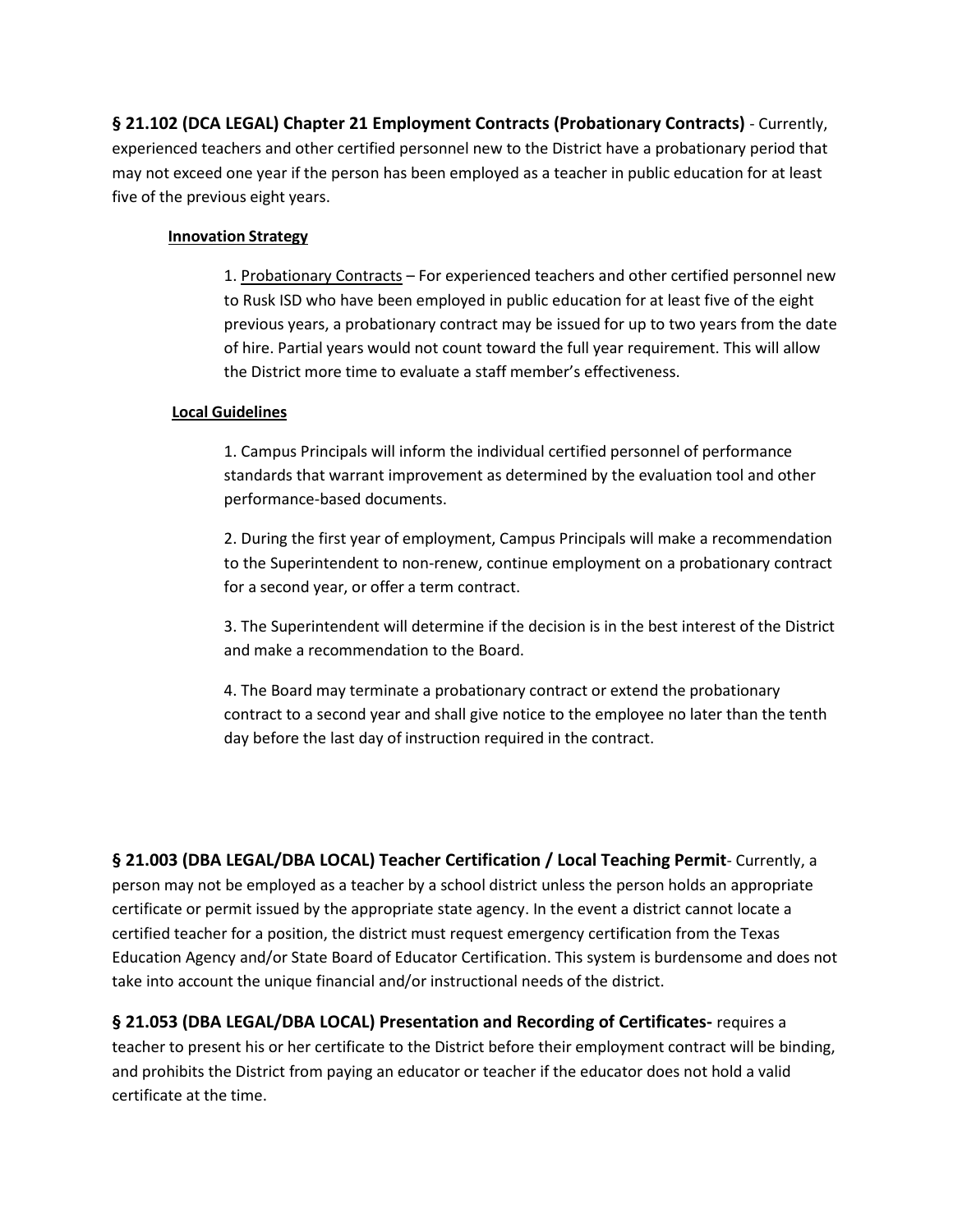**§ 21.057 (DBA LEGAL/DBA LOCAL) Parental Notification-** requires that the District provide written notice to parents if an inappropriately or uncertified teacher is assigned to a classroom for more than 30 consecutive instructional days.

#### **Innovation Strategy**

1. The district will maintain its current expectations for employee certification and will make every attempt to hire individuals with appropriate certifications for the position in question. However, when that is not reasonably possible, the district will have the flexibility to hire individuals who are knowledgeable in the area and equipped to effectively perform the duties of the position in question. Rusk ISD would like the ability to issue District Teaching Permits (local certification) in areas of high demand to better meet the educational needs of our students.

#### **Local Guidelines**

1. In order to best serve Rusk ISD students, all decisions on teacher certification and assignments will be handled locally.

2. The campus principal may submit to the Superintendent a request to allow a certified teacher to teach one subject in a related field for which he/she is not certified.

a. The principal must specify in writing the reason for the request and document what credentials the certified teacher possesses that would qualify this individual to teach the subject/field of study.

b. Emergency or financial situations creating the need for this assignment should also be noted.

3. Rusk ISD will allow District Teaching Permits (local certification) based on skills and experiences outside the traditional teacher certification pathway.

a. An individual with certain qualifications who is not certified as a teacher can be eligible to teach in hard to fill positions including, but not limited to, TEA approved shortage areas, core academic areas, etc.

b. A person seeking District Teaching Permit (local certification) should have the abilities and related knowledge/experience to fulfil the requirements of the position.

c. The principal may submit to the superintendent and/or the superintendent's designee, a request for District Teaching Permit (local certification) outlining all the individual's credentials/qualifications.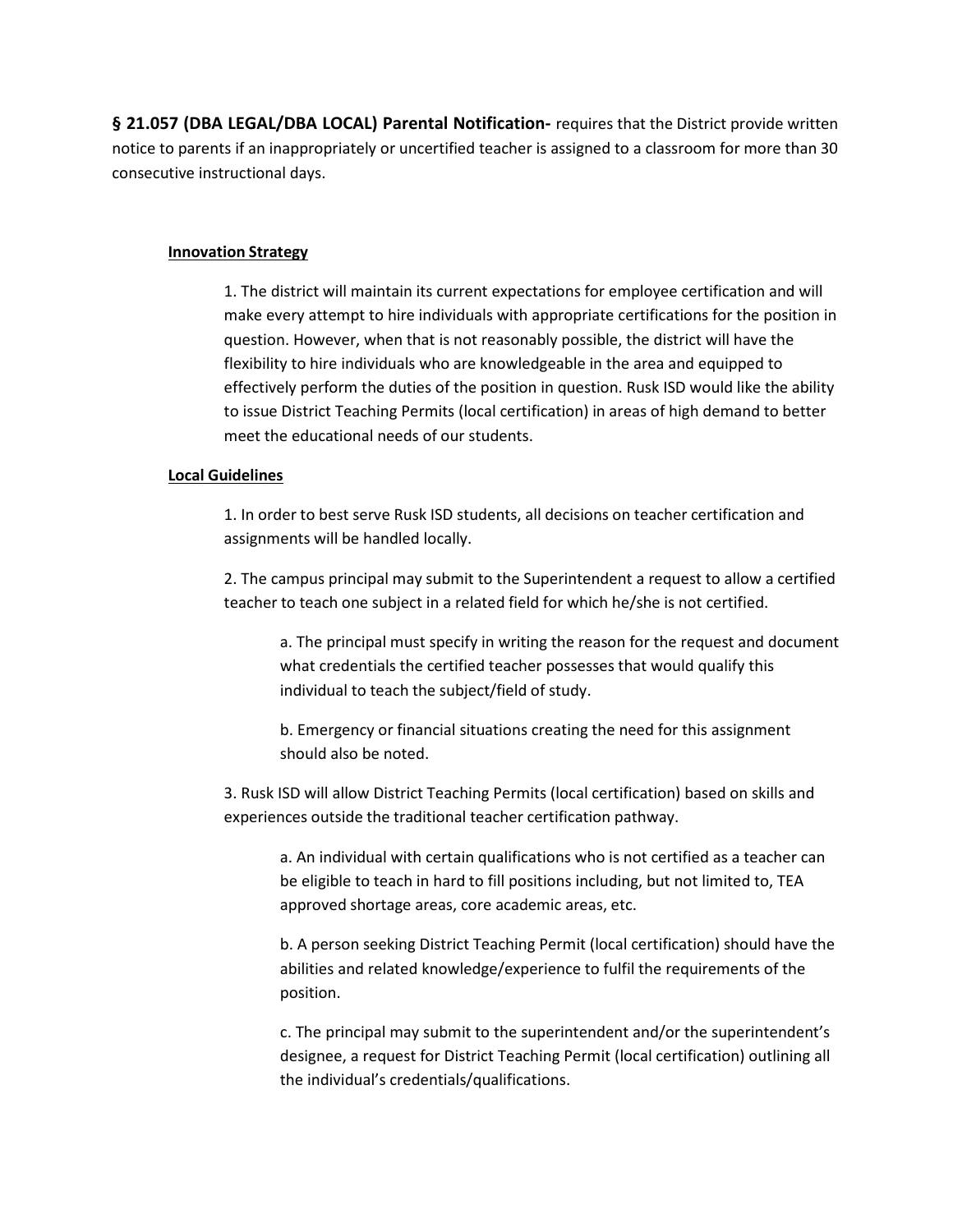d. Qualifications that may be considered include but are not limited to:

i. Professional work experience;

ii. Formal training and education;

- iii. Active professional relevant industry certification or registration;
- iv. Combination of work experience, training, and education; and/or
- v. Demonstration of successful experience working with students.

e. The superintendent or his/her designee will then approve the request if they believe the individual possesses the knowledge, skills and experience required of the position and feel the individual could be an asset to students.

f. An employee working under a District Teaching Permit (local certification) will receive a non-certified contract.

g. Determinations shall be made on a case-by-case basis.

4. A teacher certification waiver, state permit applications, notifications, or other paperwork will not be submitted to the Texas Education Agency or other district stakeholders.

5. An employee working under a District Teaching Permit (local certification) will adhere to the same professional standards, ethics, and requirements of all certified teachers.

6. An employee working under a District Teaching Permit (local certification) will be appraised under the same teacher appraisal system as required of all certified teachers.

7. Rusk ISD may post the DOI position each year and consider hiring a certified, experienced, quality teacher. Should the vacancy not be filled by June 1st, the DOI teacher may be offered the position the following year.

**§** *21.401(a), (b)* **(DC LEGAL) Employment Practices -** Currently, Texas Education Code §21.401 (a),(b) defines a teacher contract as a 10 month contract equivalent to 187 days. Current school law has converted required student and instructional attendance days to 75,600 minutes while not addressing teacher contracted workdays. This discrepancy allows flexibility to the number of days a student must attend school but does not allow the number of days required for teachers to be adjusted IF a district deems it appropriate to do so.

#### **Innovation Strategy**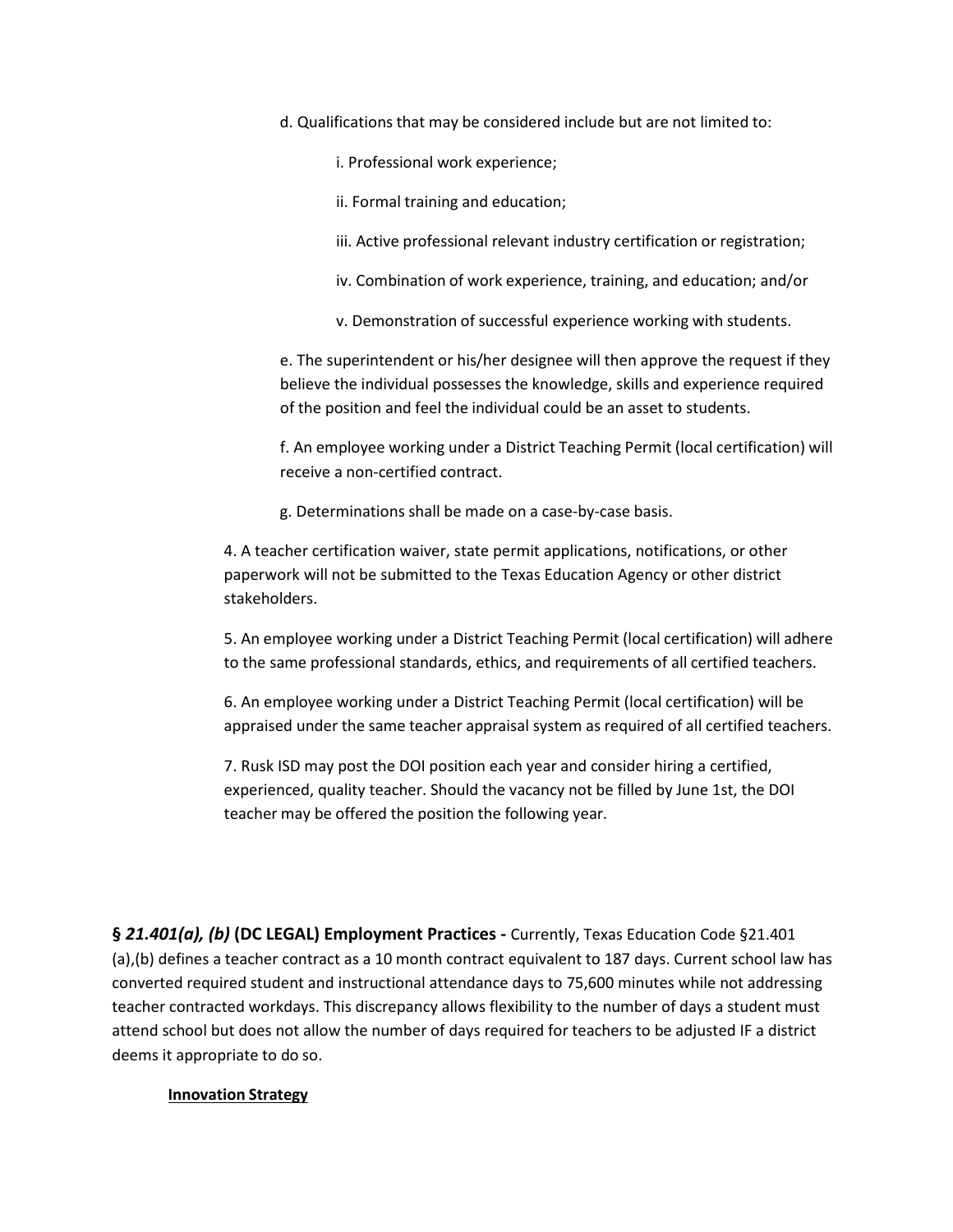Teacher Contracts – Rusk ISD will calculate contracted days for teachers that aligns with the 75,600 minutes required of students.

# **Local Guidelines**

- 1. Rusk ISD will develop and adopt a calendar that reflects the required 75,600 minutes for students and teachers.
- 2. Rusk ISD will decrease the teacher contracted 187 days with no effect on teachers' salaries.

This proposal will allow more local control by the Rusk ISD School Board in adopting a calendar and teacher contracted workdays. The proposal will increase the daily rate the district pays teachers, enhance teacher recruitment and improve teacher morale.

| <b>Rusk Independent School District</b><br><b>District of Innovation Renewal Timeline</b> |                                                                                                                                                                                                                                                 |  |
|-------------------------------------------------------------------------------------------|-------------------------------------------------------------------------------------------------------------------------------------------------------------------------------------------------------------------------------------------------|--|
|                                                                                           |                                                                                                                                                                                                                                                 |  |
| Monday,<br>February 14, 2022                                                              | The District Administration informed the Board of Trustees of the<br>proposed District of Innovation plan renewal                                                                                                                               |  |
| Tuesday,<br>February 15, 2022                                                             | Post proposed Rusk ISD District of Innovation plan on the district website<br>for 30 days and notify commissioner of Board's intention to vote on the<br>adoption of the District of Innovation Plan                                            |  |
| Thursday,<br>February 17, 2022                                                            | The board of trustees has notified the commissioner of education of the board's<br>intention to vote on adoption of the proposed plan                                                                                                           |  |
| Monday,<br>March 21, 2022                                                                 | The district-level committee established under the Texas Education Code (TEC),<br>§11.251, has held a public meeting to consider the final version of the proposed<br>plan and has approved the plan by a majority vote of the committee member |  |
| Monday,<br>March 21, 2022                                                                 | 6:00 PM regular Board Meeting<br>The board of trustees adopts a proposed local innovation plan by an<br>affirmative vote of two-thirds of the membership of the board<br>District begins operation as District of Innovation<br>$\bullet$       |  |
| Wednesday,<br>March 23, 2022                                                              | District notifies Commissioner of approval of the plan along with a list of<br>approved TEC exemptions and posts adopted plan on website.                                                                                                       |  |